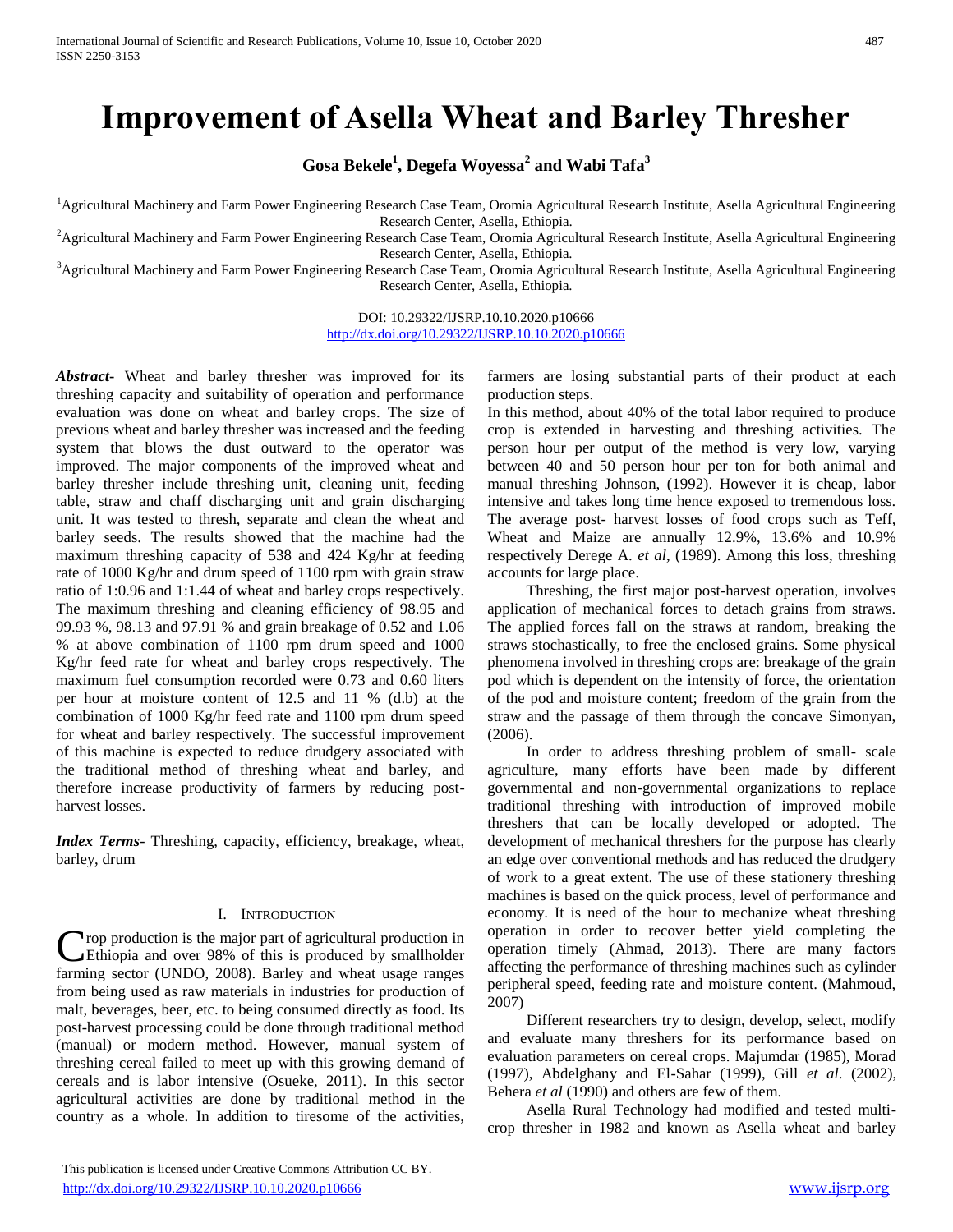thresher. The problem of this thresher is its durability and cleaning system. Brehanu Atomsa (2006) of Harar Rural Technology Research Center (HRTRC) currently called as Fadis Agricultural Research Center (FARC) is extensively working on cleaning efficiency and promising result was obtained. Asella agricultural mechanization research center currently Asella Agricultural Engineering Research Center (AAERC) had modified on durability and it was completely resolved but the size and dusting problem is not that much promising. This wheat and barley crop thresher pushes out ward the material when feeding. There is a full of dust that an operator face when working with the machine and it could not easily take in ward the material to be threshed because the feed inlet position is at the end center of threshing drum. Another problem is its low threshing capacity (200-300kg and 300-400kg) of wheat and barley respectively. Therefore, the aim of initiating this activity is to improve and evaluate for its performance of Asella wheat and barley thresher.

#### II. MATERIAL AND METHODS

#### *1.1. Material*

 The material used for prototype production and performance evaluation were: angle iron, sheet metal, square pipe, pulleys, bearings, steel shaft, diesel engine, fuel, bolts and nuts, electrodes, flat iron, round bars, improved wheat and barley thresher, wheat and barley crops.

### *1.1.1. Instrument*

 The instruments used during performance evaluation and data collection were: digital balance, spring balance, tachometer, graduated cylinder for measuring fuel, oil and stopwatch.

# **1.2. Methods**

#### *1.2.1. Machine Description*

 Improved Asella wheat and barley thresher has the following components. These components are feeding table, threshing unit, cleaning unit, grain discharging unit, straw and chaff discharging unit. Threshing drum is made up of rolled sheet metal and steel shaft at the center. It has spike tooth and peg attached on the drum. Spike tooth type has attached on threshing drum with respective arrangement for facilitating straw motion and biting.



**Figure1. Improved Asella wheat and barley thresher during performance evaluation**

# **1.3. The threshing Parts Modified**

*1.3.1. Threshing drum*

 The principal parameters of the threshing drum are the drum length, the drum diameter, number of beaters on the drum and the drum speed Soja *et al. (*2004).

$$
Q = q_{0} x L x M
$$

(1)

Where:-Q = Feed rate of thresher (kg/s),  $q_0$  = Permissible feed rate (kg/s. m) and varies between  $0.35 - 0.4$ ; L = Drum length (m) and  $M =$  Number of (rows of) beaters.

 The thresher was modified as follow: drum diameter increased from 200 mm to 300 mm, the number of beaters also increased from 36 to 48 and 26 to 35 for peg beater and chopper respectively. From equation 1, drum length and threshing capacity has direct relation between them so that increasing drum length and diameter increases the threshing capacity of machine.

#### *1.3.2. Concave*

 Concave is the lower half of the drum which was served as the discharge through holes for the threshed crops. The clearance between threshing drum and concave was reduced from 45 to 25 mm. Length of the concave was also increased from 940 to 1000 mm. The upper half concave was served as the cover. It was made from rolled sheet metal and served as a cover for the crop material during threshed.

# *1.3.3. Fan*

 The air blast created by fan pushes the straw out of the thresher. The fan of wheat and barley thresher has four blades attached to fan shaft mounted on two bearings on each end side to allow free rotation. So, this fan will be improved based on aerodynamic properties of crop. Diameter of the fan increased from 250 to 350 mm and the length also increased from 975 to 995 mm. For agricultural applications, fan speeds are recommended to be between 450 and 1000 rpm (Adane, 2004).

# **1.4. Selection of Drive and Transmission**

#### *1.4.1. Selection of pulley diameters*

 The pulleys used in the drive system were made of cast iron. Pulley diameters were selected based on the need to reduce the engine speed to the required one. The following equation was used to determine pulley diameters.

$$
\frac{N_2}{N_1} = \frac{D_1}{D_2}
$$

Where:  $N_1$  and  $N_2$  are rpm of driving and driven pulleys;  $D_1$  and  $D_2$  are diameters of driving and driven pulleys

(2)

The values of  $D_1$ ,  $D_2$  and  $N_1$  was 140 mm, 225 mm and 2500 rpm and the maximum determined value of N2 was equal to 1372.55 rpm

## **1.4.2. Selection of the drive**

 V-belt and pulley arrangements were used in this work to transmit power from the engine to the drum and fan shaft. The main reasons for using the v-belt drive was its flexibility, simplicity, and low maintenance costs. Additionally, the v- belt has the ability to absorb shocks there by mitigating the effect of vibratory forces (Khurmi and Gupta, 2005).

#### **1.4.3. Determination of belt contact angle**

 The belt contact angle is given by the following equation (Khurmi and Gupta, 2005).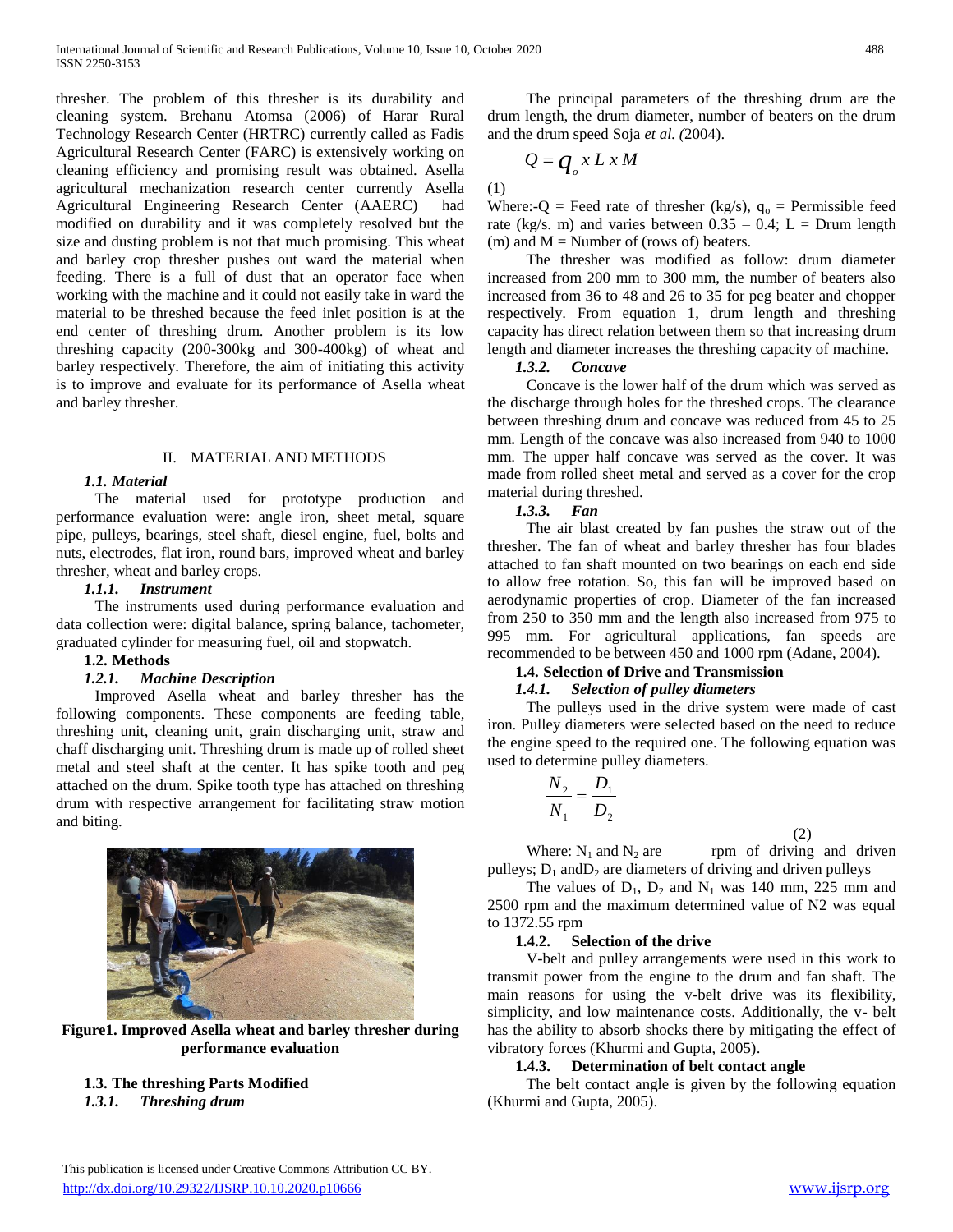International Journal of Scientific and Research Publications, Volume 10, Issue 10, October 2020 489 ISSN 2250-3153

$$
\varphi = \mathit{Sin}^{-1}\left(\frac{R-r}{C}\right)
$$

(3)

 The angles of wrap for the smaller and larger pulleys are determined by the following equation:

$$
\alpha_1 = 180 - 2Sin^{-1}\left(\frac{R-r}{C}\right)
$$
  
\n
$$
\alpha_2 = 180 + 2Sin^{-1}\left(\frac{R-r}{C}\right)
$$
\n(4)

Where:  $R =$  radius of larger pulley, mm;  $r =$  radius of smaller pulley, mm;  $\alpha_1$  = angle of wrap for the engine pulley, deg;  $\alpha_2$  = angle of wrap for the drum shaft pulley, deg; C = is the center distance between the two center pulleys.

 Therefore, by using the above equations the determined values of  $\varphi$ ,  $\alpha_1$  and  $\alpha_2$  were 4.34<sup>0</sup>, 171.32<sup>0</sup> and 188.68<sup>0</sup>.

# **1.4.4. Determination of belt length**

 The length of belt appropriate to drive the system was calculated using the equation given below by Shigley and Mischike (2001).

$$
L = 2C + \frac{\pi}{2}(D_2 + D_1) + \frac{(D_2 - D_1)^2}{4C}
$$
the  
(6)  

$$
L = 2*0.76 + \frac{3.14}{2}(0.255 + 0.14) + \frac{(0.255 - 0.14)^2}{4*0.76} = 2.144 \frac{77}{112}
$$

 The closest standard length of the belt was selected from standard table and this value was 2101 mm. Since the belt is B type of V- belt we add to inside length 43 so, the exact length of v belt is equal to 2144 mm. Then the exact center distance was determined by the following equation (Khurmi and Gupta, 2005):

$$
C = \frac{K + \sqrt{K^2 - 32(D_2 - D_1)^2}}{16}
$$
  
(7)  

$$
K = 4L - 6.28(D_2 + D_1)
$$
 (8)

Where:  $L = \text{belt length}, \, \text{m}; \, C = \text{center distance between}$ pulleys, m;  $D_2$  = pitch diameter of driven pulley, m;  $D_1$  = Pitch diameter of driver pulley, m.

 Since the calculated length of v belt is equal to the closest standard belt the exact center distance is also correct. Therefore, center distance was equal to 760 mm. Speed of the belt was calculated by using the following equation as given by Khurmi and Gupta (2005).

$$
v = \frac{\pi D_1 N_1}{60}
$$
  
(9)  

$$
v = \frac{3.14 \times 0.14 \, \text{mm} \times 2500 \, \text{rpm}}{60} = 18.32 \, \text{m/s}
$$

This publication is licensed under Creative Commons Attribution CC BY.

This determined value was the highest for performing performance evaluation.

#### **1.4.5. Bearing Selection**

 Bearing selection was made in accordance to American Society of Mechanical Engineers (ASME, 1995) standard as given by Hall *et al.* (1988). Therefore, UCP of 605 block bearing was selected.

#### **1.4.6. Determination of Belt Tensions**

 To determine tensions on the tight and slack sides of the belt the following equations was used (Khurmi and Gupta, 2005).  $T_1 = T - T_c$ 

$$
\begin{array}{c}\n\cdot \\
\cdot \\
\cdot\n\end{array}
$$

 $T = \sigma_{\text{max}} a$ 

 $T_c = mv^2$ 

(12)

(11)

(10)

Where:  $T_c$  and  $T =$  the centrifugal and maximum tension of the belts (N);  $T_1$  and  $T_2$  = tension in the tight and slack sides (N);  $\sigma$  max= maximum safe normal stress (N/mm<sup>2</sup>);  $a =$  is cross sectional area of belt  $(mm^2)$ ;  $m =$  mass per unit length of belt  $(kg/m)$  and  $v =$  is speed of belt (m/s).

 $\varphi = 35\pi \left(\frac{1-\epsilon}{\epsilon}\right)$ <br>
The aggre of separation and large policy are  $\epsilon$ . Section and large policy are  $\epsilon$  the second of the second of the second of the second of the second of the second of the second of the second Values of  $\sigma_{\text{max}}$ , *a* and *m* are taken from standard tables. So their values were: 2.1  $n/mm^2$ , 81 mm<sup>2</sup> and 0.108 Kg/m respectively. Since the pulley is double line the number of belts used was also two. Therefore, the values of of  $T_1$ , T and  $T_c$ determined by equations 10-12 were equal to 267.70, 340.20 and 72.50 N. For the smaller pulley, tension on the drum was equal to  $4$  Malf of the bigger Pulley tensions because the belt is single line. Therefore, the values of these forces were 133.85, 170.10 and 36.25 N.

 Tensions on the tight and slack sides of the belt were estimated using the equation given Khurmi and Gupta, (2005):

$$
\frac{T_1 - T_c}{T_2 - T_c} = e^{\mu \alpha_1 \cos ec \frac{\beta}{2}}
$$
\n(13)

Where:  $\mu$  = coefficient of friction between a belt and a pulley;  $\beta$ 

= groove angle in deg. From design book = 40<sup>0</sup> and  $\alpha_1$  = angle of wrap on small pulley in rad.

It is determined by multiplying angle of wrap and  $\pi$  then divides to  $180^{\circ}$  so the result is equal to 2.9886. Finally the value of  $T_2$  is equal to 160.67 N. again for the smaller pulley T2 was equal to half of the bigger pulley since the belt is single and it was equal to 80.34 N.

 According to Khurmi and Gupta (2005) torsional moment  $(T_r)$  due to double belt and single belt tensions was determined using the following equation.

$$
T_r = (T_1 - T_2) \frac{D_2}{2}
$$

Where:  $T_1$  = tension on tight side of a belt (N);  $T_2$  = tension on slack side of a belt (N) and  $D_2$  = is the diameter of driven pulley (m).

(14)

Therefore, the determined value of  $T_r$  was equal to 13.65 Nm.

**1.4.7. Shaft diameter determination**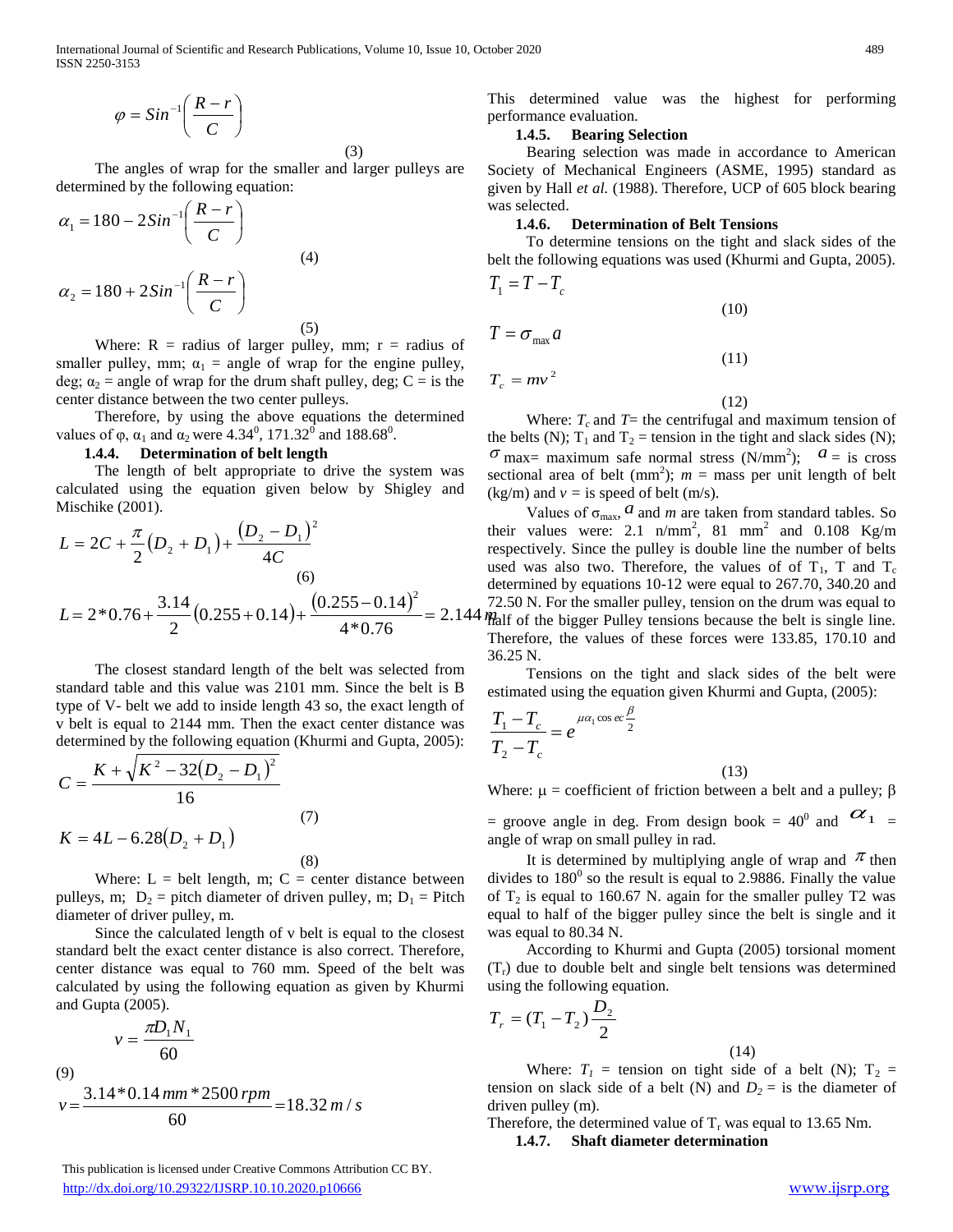Shaft must have adequate torsional strength to transmit torque and not over stressed. The diameter of the threshing drum and fan shaft was determined using maximum shear stress theory. It was mounted on bearings and transmits power through v- belts and pulleys. The threshing drum shaft was supported by two bearings  $(R_1 \& R_2)$ . On this shaft there was a load of threshing drum with beaters and crop materials that were uniformly distributed along the section of shaft (F). Pulleys (P) were placed at a specified distance to the left having specified weight each and tension forces due to belts.

 The total bending moment was determined by using the following equation.

$$
M = \sqrt{{M_V}^2 + {M_H}^2}
$$

(15)

Where:  $M_V$  = vertical bending moment, Nm and  $M_H$  = horizontal bending moment, Nm

 During force analysis the maximum bending moment of drum shaft was observed at bearing nearest to the single line pulley and the vertical and horizontal bending moment was equal to 37.04 Nm and 1 Nm respectively. Therefore, from the above equation bending moment was equal to 37.05 Nm.

 According to (ASME) code (ASME, 1995); the diameter of threshing shaft was calculated using theory of maximum shear stress.

$$
d^{3} = \frac{16 \, fs}{\pi \, S_{s}} \sqrt{(K_{b} M_{b})^{2} + (K_{t} T_{r})^{2}}
$$
\n(16)

Where:  $-d = Shaff diameter, Ss = Allowable shear stress$ for shaft (42N / mm<sup>2)</sup> from design book,  $K_b$  = Shock factor for bending moment = 2,  $K_t$  = Shock factor for torsional moment = 2,  $M_b$  = Maximum bending moment (N. m), T = Maximum torque (N. m) and  $fs =$  factor of safety which is  $= 3$  for agricultural equipment's. Finally a shaft diameter of 31 mm was determined and the standard shaft diameter selected was equal to 35 mm.

#### **1.5. Working Principle**

 The crop material put on the feeding table is pushed into the inlet of drum when engine put on. The drum which gets power from an engine rotated in the concave is used to thresh the crop material. As the crop threshed, grain passes to grain outlet and straw to straw outlet. The grain passed through a concave fall on grain collector and discharged to outside the machine. The straw, chaff and unwanted materials are passed to straw outlet by the help of air pressure created by blower and systems applied on the drum due to peg and chopper arrangements. Blower and drum shaft consist of pulleys at one of their end. Pulleys on each shaft are connected together with the help of belt to transmit power to each shaft.

#### **1.6. Collected Data**

 The following data were collected during performance evaluation of improved Asella wheat and barley thresher. Technical specification, threshing capacity, threshing efficiency, visible grain breakage, grain– straw ratio, grain loss and optimum number of labors required to operate.

#### **1.7. Performance Evaluation**

The following parameters were determined during performance evaluation of this improved Asella wheat and barley crop thresher. Some of these parameters were: threshing capacity,

 This publication is licensed under Creative Commons Attribution CC BY. <http://dx.doi.org/10.29322/IJSRP.10.10.2020.p10666> [www.ijsrp.org](http://ijsrp.org/)

threshing efficiency, grain breakage, cleaning efficiency, grain loss.

### *a) Threshing capacity (kg/hr)*

The weight of grains (whole and damaged) threshed and received per hour at the main grain outlet was called capacity. At the end of each test, total threshed grain was collected from the main grain outlet. The capacity will be calculated from the following equation:

$$
T_c = \frac{W_s}{t} \times 60 \text{ min/ hr}
$$

(17)

Where: - Tc- threshing capacity (kg/hr);  $W_g$  – Weight of threshed grain at main outlet (kg) and  $t$  – Recorded time of threshing (min)

#### *b) Threshing efficiency (% TE)*

 Threshing efficiency is the ability of the thresher that separating the grain from the straw and the stuck correctly. It was calculated according to the following equation:

$$
\frac{0}{\sqrt{TE}} = \frac{T_G - Un_G}{T_G} \times 100
$$

(18)

Where:  $T_G$  = Weight of total grains input per unit time, kg and  $Un<sub>G</sub>$  = Weight of un-threshed grains per unit time, kg.

### *c) Cleaning efficiency (% CE)*

 It is the ability of the thresher that can separate grain from the chaff and straw and calculated according to the following equation

$$
\frac{0}{\sqrt{C}}E = \frac{W}{W_o} \times 100
$$

(19)

Where:  $W =$  Weight of grains from the main output opening after cleaning, kg and  $W<sub>O</sub>$  = Weight of grains and small chaff from the main output opening, kg.

#### *d) Broken/damaged grain (% GB )*

 All physically damaged/broken grains were visually observed, manually sorted and weighed using digital balance. Damage due to mechanical threshing was determined as the ratio of weight of the actual damaged kernels to the weight of a sample taken.

$$
\frac{0}{\sqrt{G}}GB = \frac{W_b}{W_s}x100
$$

(20)

Where:-  $W_g$  – percentage of broken grain;  $W_b$  – weight of broken (damaged) grains (g) and  $W_s$  – Weight of sample taken (g)

## *e) Grain-Straw Ratio*

 Grain-straw ratio was determined by taking the sample of material that was threshed. The samples is placed in sealed plastic containers and taken to the laboratory where the grains and straw are separated by hand. The straw and grains from each sample was kept paired. After weighing, the samples was dried to specific hours and then reweighed.

#### **1.8. Experimental Design**

 The experimental design was a split-split plot design according to the principle of factorial experiment with three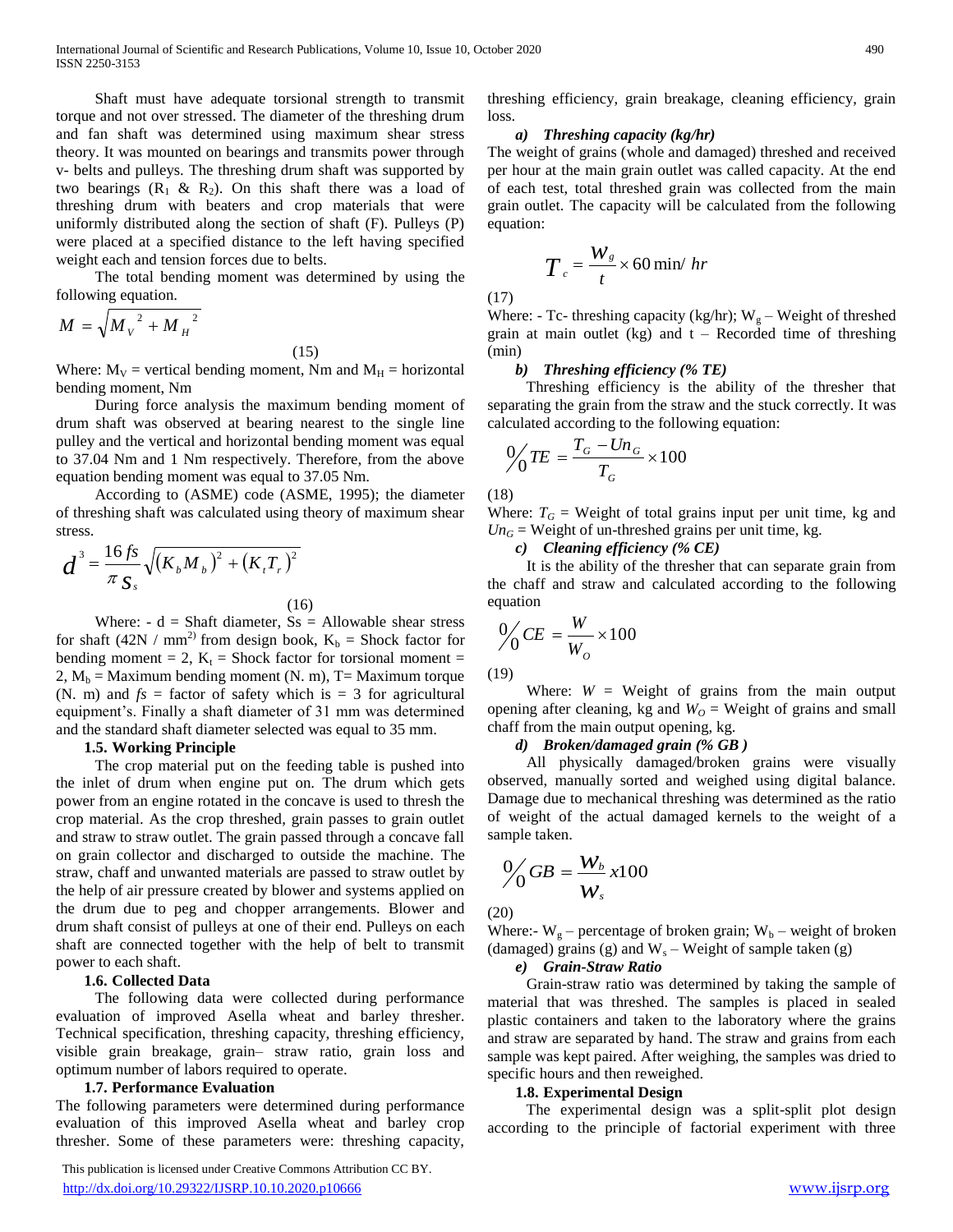replications. The two levels of crop types was assigned to main plot, the three levels of threshing drum speed was assigned to sub plot, while the three levels of feeding was assigned to sub-sub plot, each with three replications. The experiment design was laid as 2\*3\*3 with three replications and had total of 54 test runs  $(2*3*3*3=54)$ 

#### *1.8.1. Statistical Analysis*

 The data were subjected to analysis of variances following a procedure appropriate for the design of the experiment (Gomez and Gomez,  $1984$ ) and using GenStat  $15<sup>th</sup>$  edition statistical software. The treatment means that were different at 5% levels of significance were separated using least significant difference (LSD 5%) test. The least significant difference (LSD) test was performed for the mean values of threshing capacity, threshing efficiency, cleaning efficiency, percentage of visible grain breakage and percentage of grain loss in relation to crop type, threshing drum speed and crop feeding level.

#### III. RESULTS AND DISCUSSION

 This study was undertaken to improve and evaluate the performance of a thresher prototype capable of threshing wheat and barley crops at three level of drum speed and three feeding level. Performance indicators such as threshing capacity (TrC), threshing efficiency (TrE), cleaning Efficiency (ClE), percentage of visible grain breakage (GrB) and percentage of grain loss were used to assess functional fulfillment of the improved thresher. The result obtained were analyzed and discussed under the following heads.

# *1.9. Effects of Drum Speed and Feed Rate on Performance Parameters of Improved Thresher*

#### *i. Threshing Capacity*

 Table 1 showed the relation between drum speed and threshing capacity in wheat and barley crop at drum speed of 900 rpm, 1100 rpm, and 1300 rpm and feed rates of 800, 900 and 1000 Kg/hr. The maximum threshing capacity was observed to be 538 and 424 Kg/hr at drum speed of 1100 rpm and feed rate of 1000 Kg/hr and minimum threshing capacity was 408 and 316 Kg/hr at drum speed of 900 rpm and feed rate of 800 Kg/hr for wheat and barley crop respectively. As the feed rate increased from 800 to 1000 Kg/hr, the threshing capacity increased from 408 to 514.67 Kg and 316 to 408 Kg at 900 rpm drum speed for wheat and barley respectively. Similarly for the same range of feed rate the threshing capacity increased from 410.67 to 538 Kg and 326.67 to 424 Kg; 408 to 536 Kg and 322.67 to 426 Kg at drum speed of 1100 rpm and 1300 rpm, for wheat and barley respectively and which is similar to the finding of Behera *et al* (1990) and Chukuwa (2008).

**Table 1. Effect of drum speed and feed rate on performance evaluation of improved thresher on wheat and barley crop (moisture content 12.5 % and 11 % and grain straw ratio of 1:0.96 and 1:1.44 respectively)**

| Drum<br>speed | Feed<br>(Kg/hr) | Rate Threshing<br>Capacity $(Kg/hr)$ |               | Threshing<br>Efficiency $(\% )$ |               | Cleaning<br>Efficiency (%) |               | Grain<br>(% ) | <b>Breakage</b> Fuel | (Lit) | consumed      |
|---------------|-----------------|--------------------------------------|---------------|---------------------------------|---------------|----------------------------|---------------|---------------|----------------------|-------|---------------|
| (rpm)         |                 | Wheat                                | <b>Barley</b> | Wheat                           | <b>Barley</b> | Wheat                      | <b>Barley</b> | Wheat         | Barley               | Wheat | <b>Barley</b> |
| 900           | 800             | 408                                  | 316           | 99.81                           | 99.84         | 96.27                      | 90.26         | 0.0955        | 0.07                 | 0.60  | 0.54          |
|               | 900             | 462.67                               | 364           | 99.91                           | 99.87         | 97.23                      | 93.02         | 0.41          | 0.32                 | 0.62  | 0.60          |
|               | 1000            | 514.67                               | 408           | 99.93                           | 99.91         | 97.7                       | 93.05         | 0.5           | 0.41                 | 0.77  | 0.72          |
| 1100          | 800             | 410.67                               | 326.67        | 99.85                           | 99.87         | 96.67                      | 96.97         | 0.14          | 0.53                 | 0.53  | 0.48          |
|               | 900             | 485.6                                | 372           | 99.93                           | 99.91         | 97.78                      | 97.51         | 0.44          | 0.82                 | 0.59  | 0.55          |
|               | 1000            | 538                                  | 424           | 99.95                           | 99.93         | 98.13                      | 97.91         | 0.52          | 1.06                 | 0.73  | 0.60          |
| 1300          | 800             | 408                                  | 322.67        | 99.83                           | 99.85         | 97.37                      | 94.77         | 0.233         | 0.83                 | 0.56  | 0.56          |
|               | 900             | 478.67                               | 369.33        | 99.92                           | 99.89         | 98                         | 96.05         | 0.467         | 1.31                 | 0.62  | 0.63          |
|               | 1000            | 536                                  | 416           | 99.95                           | 99.92         | 98.4                       | 96.41         | 0.597         | 1.62                 | 0.70  | 0.70          |

 Results of the analysis of variance (ANOVA) revealed that the feed rate and crop type had significant effect ( $p < 0.05$ ) whereas drum speed, interaction of crop type and drum speed, interaction of crop type and feed rate, interaction of drum speed

and feed rate, and interaction of crop type, drum speed and feed rate had no significant effect ( $p > 0.05$ ) on threshing capacity. Table 2 show the effect of threshing drum speed, feeding rate, crop type and the combined effect of drum speed and feed rate on mean threshing capacity.

|           | Source of variation |                    |        | Measure of differences |       |  |
|-----------|---------------------|--------------------|--------|------------------------|-------|--|
| Parameter | Drum Speed (DrS)    | Crop type (CrT)    |        |                        |       |  |
|           |                     | Wheat              | barley | LSD(5%)                | SE(M) |  |
|           | 900                 | 461.8 <sup>a</sup> | 362.7a |                        |       |  |
|           | 1100                | $482.5^{b}$        | 368.7a | 15.13                  | 4.80  |  |
|           | 1300                | 474.2ab            | 369.3a |                        |       |  |
|           | Feeding rate (FR)   | Wheat              | barley |                        |       |  |

 This publication is licensed under Creative Commons Attribution CC BY. <http://dx.doi.org/10.29322/IJSRP.10.10.2020.p10666> [www.ijsrp.org](http://ijsrp.org/)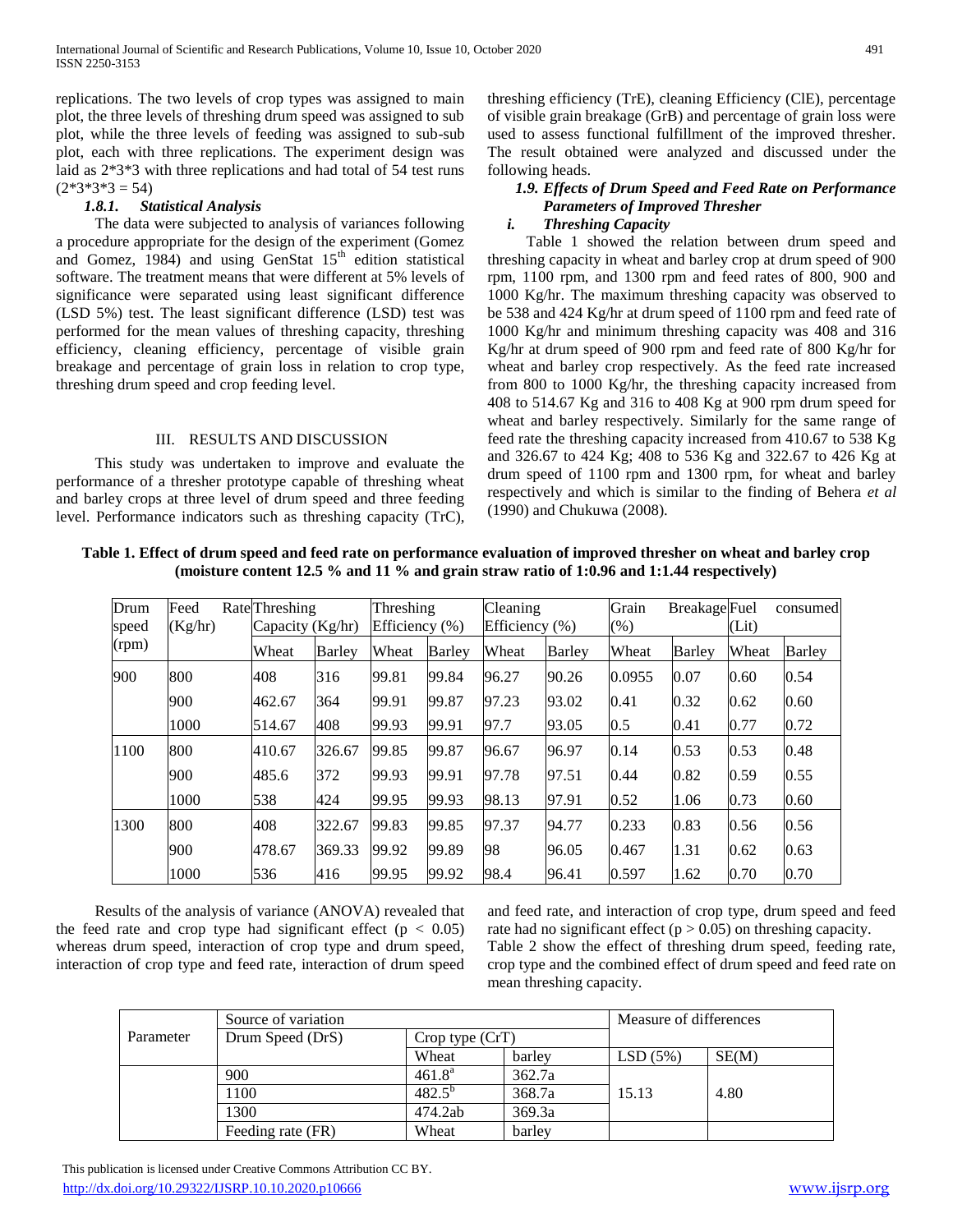International Journal of Scientific and Research Publications, Volume 10, Issue 10, October 2020 492 ISSN 2250-3153

|            | 800                     |                 | $413.3^a$       | $321.8^a$       | 12.65 | 4.27 |
|------------|-------------------------|-----------------|-----------------|-----------------|-------|------|
| TrC(Kg/hr) | 900                     |                 | $475.6^b$       | $362.9^{b}$     |       |      |
|            | 1000                    |                 | $529.6^{\circ}$ | $416.0^{\circ}$ |       |      |
|            | Interaction( $DrS*FR$ ) |                 |                 |                 |       |      |
|            |                         | $800$ Kg/hr     | $900$ Kg/hr     | $1000$ Kg/hr    | 17.07 | 5.90 |
|            | $900$ rpm               | $362.0^{\circ}$ | $413.3^{b}$     | $461.3^{\circ}$ |       |      |
|            | $1100$ rpm              | $375.3^{\circ}$ | $420.5^{b}$     | $481.0^{\circ}$ |       |      |
|            | 1300 rpm                | $365.3^{\circ}$ | $424.0^b$       | $476.0^{cd}$    |       |      |

 *Means followed by the same letters do not have significant difference at 5% level of probability*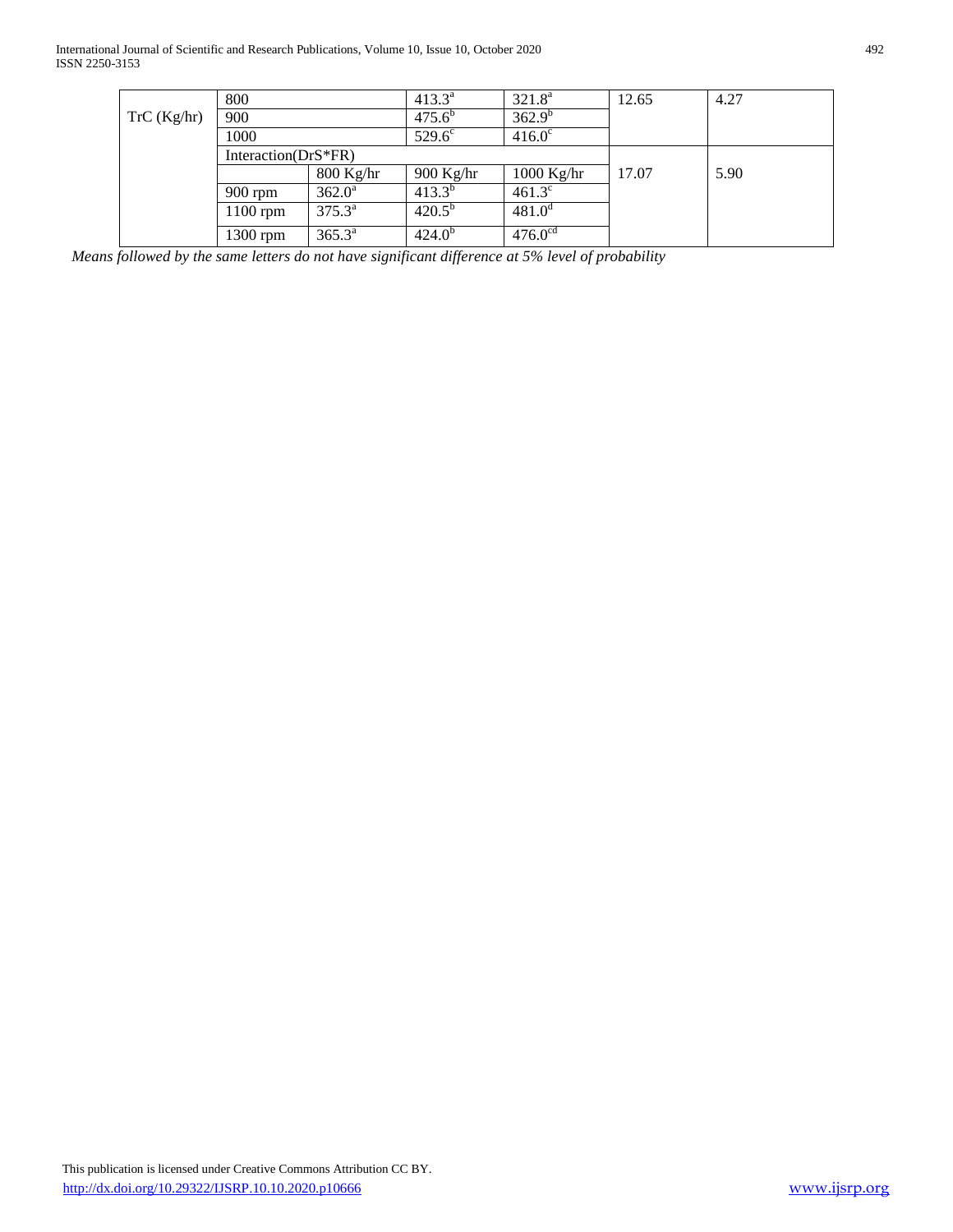# **Threshing Efficiency**

 The test result of feed rate and drum speed on threshing efficiency for wheat and barley has been given in the Table 1. It is evident from the Table that the maximum threshing efficiency 98.95 % and 99.93 % was obtained at the 1000 Kg/hr of feed rate and 1100-rpm speed for wheat and barley respectively. While the minimum threshing efficiency of 99.81 % and 99.84 % was obtained at the feed rate of 800 Kg/hr and drum speed of 900 rpm for wheat and barley respectively. As the feed rate increased from 800 to 1000 Kg/hr, the threshing efficiency increased from 99.81 % to 99.93 % and 99.84 % to 99.91 % at 900 rpm drum speed for wheat and barley respectively. Similarly for the same range of feed rate the threshing efficiency increased from 99.85 % to 99.95 % and 99.87 % to 99.93 %; 99.83 % to 99.95 % and 99.85 % to 99.92 % at drum speed of 1100 rpm to and 1300 rpm, for wheat and barley respectively and which is similar to the findings of Behera *et al* (1990).

 The analysis of variance (ANOVA) revealed that drum speed and feeding rate had significant effect ( $p < 0.05$ ) whereas crop type and the interaction of crop type and drum speed, interaction of drum speed and feed rate, interaction of crop type and feed rate and interaction of crop type, drum speed and feed rate had no significant effect ( $p > 0.05$ ) on threshing efficiency. Table 3 show the effect of drum speed, feeding rate, crop type and the combined effect of drum speed and feed rate on mean threshing efficiency.

# **Table 3. Means of threshing drum speed, feeding rate, crop type and their interaction on threshing efficiency**

|            |                | Source of variation               |              |               | Measure | of          |
|------------|----------------|-----------------------------------|--------------|---------------|---------|-------------|
| Parame     | Drum           | Speed                             |              | Crop type     |         | differences |
| ter        | (rpm)          |                                   | Wheat        | <b>Barley</b> | LSD.    | SE(M)       |
|            |                |                                   |              |               | (5%)    |             |
|            | 900            |                                   | 99.8178      | 99.8756       | 0.059   | 0.014       |
|            |                |                                   | a            | a             | 19      | 20          |
|            | 1100           |                                   | 99.9100      | 99.9044       |         |             |
|            |                |                                   | b            | a             |         |             |
|            | 1300           |                                   | 99.8989      | 99.8878       |         |             |
| <b>TrE</b> |                |                                   | bc           | a             |         |             |
| (% )       | Feeding        | rate                              | Wheat        | <b>Barley</b> | 0.056   | 0.016       |
|            | (Kg/hr)        |                                   |              |               | 77      | 65          |
|            | 800            |                                   | 99.8333      | 99.8567       |         |             |
|            |                |                                   | a            | a             |         |             |
|            | 900            |                                   | 99.8511      | 99.8911       |         |             |
|            |                |                                   | a            | ab            |         |             |
|            | 1000           |                                   | 99.9422      | 99.9200       |         |             |
|            |                |                                   | h            | b             |         |             |
|            |                | Interaction(drum speed*feed rate) |              |               | 0.043   | 0.015       |
|            |                | 800                               | 900          | 1000          | 57      | 10          |
|            |                | Kg/hr                             | Kg/hr        | Kg/hr         |         |             |
|            | 900            | 99.8283                           | 99.7900      | 99.9217       |         |             |
|            | rp             | ab                                | b            | $\mathbf{C}$  |         |             |
|            | m              |                                   |              |               |         |             |
|            | 110            | 99.8633                           | 99.9200      | 99.9383       |         |             |
|            | $\overline{0}$ | a                                 | $\mathbf{C}$ | $\mathbf c$   |         |             |
|            | rp             |                                   |              |               |         |             |
|            | m              |                                   |              |               |         |             |

| 130 |   | 99.8433   99.9033   99.9333 |  |  |
|-----|---|-----------------------------|--|--|
|     | a |                             |  |  |
| rp  |   |                             |  |  |
| m   |   |                             |  |  |

*Means followed by the same letter (or letters) do not have significant difference at 5% level of probability.*

# **ii. Cleaning efficiency**

The relationship between feed rate, drum speed and cleaning efficiency is presented in the Table 1. The maximum cleaning efficiency of 98.40 % and 97.91 % was obtained at 1000 Kg/hr feed rate and 1300 and 1100 rpm of drum speed for wheat and barley crops respectively, whereas a minimum cleaning efficiency of 96.27 % and 90.26 % was obtained at 800 Kg/hr feed rate and 900 rpm of the drum speed for wheat and barley respectively. As the feed rate increased from 800 to 1000 Kg/hr, at drum speed of 900 rpm, the cleaning efficiency increased from 96.27% to 97.23 % and 90.26 % to 93.05 % for wheat and barley respectively. Similarly for the same range of feed rate the cleaning efficiency increased from 96.67 % to 98.13 % and 96.97 % to 97.91 %; 97.37 % to 98.40 % and 94.77 % to 96.41 % at drum speed of 1100 rpm and 1300 rpm, for wheat and barley respectively. Above results revealed that for all set of observations minimum and maximum cleaning efficiency were obtained at the feed rate of 800 and 1000 Kg/hr respectively. The cleaning efficiency increased with increasing in speed of the drum from 900 to 1300 rpm for wheat and increased from 900 rpm to 1100 for barley. However, at 1300 rpm drum speed, cleaning efficiency is below drum speed of 1100 rpm for barley.

As evident from Table 1 that with increased in drum speed the cleaning efficiency increased. Since the speed of blower increased with drum speed, the cleaning efficiency was also affected considerably. The increase of the drum speed causes increase of blower speed, resulting high air blast, thereby increased the cleaning efficiency.

Result of the analysis of variance (ANOVA) revealed that drum speed, feeding rate and the interaction of crop type and drum speed had significant effect  $(p < 0.05)$  on cleaning efficiency. On the other hand crop type and the interaction of crop type and feed rate, interaction of drum speed and feed rate, interaction of crop type, drum speed and feed rate had no significant effect ( $p > 0.05$ ) on cleaning efficiency.

Table 4 show the effect of cylinder speed, feeding rate, crop type and the combined effect of drum speed and feed rate on mean cleaning efficiency.

# **Table 4. Means of threshing drum speed, feeding rate, crop type and their interaction on cleaning efficiency**

|           | Source of variation |                    |                 | Measure     | of    |
|-----------|---------------------|--------------------|-----------------|-------------|-------|
| Parameter | Speed<br>Drum       | Crop type          |                 | differences |       |
|           | levels (rpm)        | Wheat              | barley          | LSD         | SE(M) |
|           |                     |                    |                 | (5%)        |       |
|           | 900                 | $97.07^{\text{a}}$ | $92.11^a$       | 1.018       | 0.319 |
|           | 1100                | $97.53^{\text{a}}$ | $97.46^{b}$     |             |       |
|           | 1300                | $97.92^{\text{a}}$ | $95.74^c$       |             |       |
|           | Feeding<br>rate     | Wheat              | barley          | 1.053       | 0.354 |
|           | (Kg/hr)             |                    |                 |             |       |
| $CIE$ (%) | 800                 | $96.77^{\text{a}}$ | $94.00^{\rm a}$ |             |       |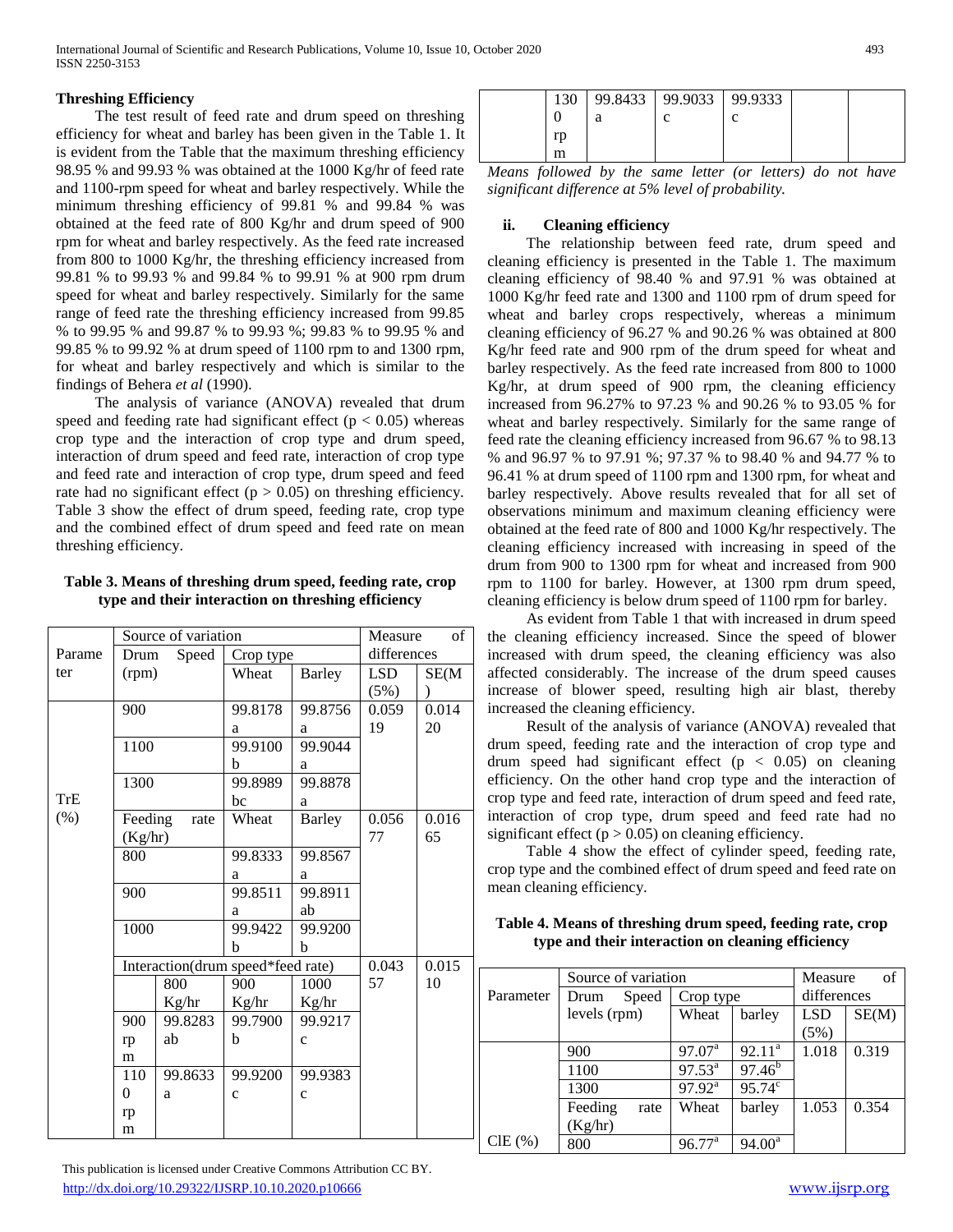| 900  |                                   | $97.67^{\text{a}}$ | $95.53^{b c}$        |       |       |  |
|------|-----------------------------------|--------------------|----------------------|-------|-------|--|
| 1000 |                                   | 98.08b             | $95.79^{\circ}$      |       |       |  |
|      | Interaction(drum speed*feed rate) |                    |                      | 1.253 | 0.435 |  |
|      | 800                               | 900                | 1000                 |       |       |  |
|      | Kg/hr                             | Kg/hr              | Kg/hr                |       |       |  |
| 900  | $93.27^{\text{a}}$                | $95.13^d$          | $95.38^{d}$          |       |       |  |
| rpm  |                                   |                    |                      |       |       |  |
| 1100 | $96.82^{bc}$                      | $97.64^{b}$        | $98.03^{b}$          |       |       |  |
| rpm  |                                   |                    |                      |       |       |  |
| 1300 | 96.07 <sup>cd</sup>               | $97.03^{bc}$       | $97.\overline{40^b}$ |       |       |  |
| rpm  |                                   |                    |                      |       |       |  |

*Means followed by the same letter (or letters) do not have significant difference at 5% level of probability.*

## *iii. Grain Breakage*

Table 1 showed the relation between drum speed, feed rate and grain breakage in wheat and barley crops at the drum speed of 900 rpm, 1100 rpm and 1300 rpm and feed rate of 800, 900 and 1000 Kg/hr. The maximum breakage observed to be 0.597 and 1.62 % at higher drum speed of 1300 rpm and feed rate of 1000 Kg/hr for wheat and barley crops respectively. There was moderate breakage at drum speed of 1100 rpm and minimum breakage of 0.0955 and 0.070 % were obtained at drum speed of 900 rpm and feed rate 800 Kg/hr for wheat and barley respectively. More grain breakage at higher speed was due to greater impact by pegs of drum to detach the grain from ear heads, which reflected in the increase of breakage percentage at higher speed.

Result of the analysis of variance (ANOVA) revealed that drum speed, feeding rate and the interaction of crop type and drum speed had significant effect  $(p < 0.05)$  whereas crop type, interaction of crop type and feed rate, interaction of drum speed and feed rate and interaction of crop type, drum speed and feed rate had no significant effect ( $p > 0.05$ ) on threshing efficiency. Table 5 show the effect of drum speed, feeding rate, crop type and the combined effect of drum speed and feed rate on mean grain breakage.

# **Table 5. Means of threshing drum speed, feeding rate, crop type and their interaction on Grain Breakage**

|          |             | Source of variation |                                   |                        | Measure of     |       |
|----------|-------------|---------------------|-----------------------------------|------------------------|----------------|-------|
| Paramete |             | Drum Speed          | Crop type                         |                        | differences    |       |
| r        | level (rpm) |                     | Wheat                             | barley                 | <b>LSD</b>     | SE(M) |
|          |             |                     |                                   |                        | (5%)           |       |
|          | 900         |                     | $0.327^{\overline{a}}$            | $0.266^{\overline{a}}$ | 0.173          | 0.051 |
|          | 1100        |                     | $0.366^{\rm a}$                   | $0.802^{\overline{b}}$ | $\mathfrak{D}$ | 3     |
|          | 1300        |                     | $0.432^{\rm a}$                   | $1.251$ <sup>c</sup>   |                |       |
|          |             | Feeding rate        | Wheat                             | barley                 | 0.192          | 0.063 |
|          | (Kg/hr)     |                     |                                   |                        | 5              |       |
| GrB(%)   | 800         |                     | $0.147^{\rm a}$                   | $0.474^{\text{a}}$     |                |       |
|          | 900         |                     | $0.439^{b}$                       | $0.816^{b}$            |                |       |
|          | 1000        |                     | 0.539 <sub>b</sub>                | 1.029 <sup>c</sup>     |                |       |
|          |             |                     | c                                 |                        |                |       |
|          |             |                     | Interaction(drum speed*feed rate) |                        | 0.207          | 0.072 |
|          |             | 800                 | 900                               | 1000                   | 8              |       |
|          |             | Kg/hr               | Kg/hr                             | Kg/hr                  |                |       |
|          | 900         | $0.070^{\text{a}}$  | $0.363^{b}$                       | $0.455^{\rm b}$        |                |       |

 This publication is licensed under Creative Commons Attribution CC BY. <http://dx.doi.org/10.29322/IJSRP.10.10.2020.p10666> [www.ijsrp.org](http://ijsrp.org/)

| rpm |                    |                      | c                    |  |
|-----|--------------------|----------------------|----------------------|--|
| 110 | $0.332^{b}$        | $0.632^{\text{ce}}$  | $0.788^{d}$          |  |
|     |                    |                      | e                    |  |
| rpm |                    |                      |                      |  |
| 130 | 0.530 <sub>b</sub> | $0.887$ <sup>d</sup> | $1.108$ <sup>T</sup> |  |
|     | c                  |                      |                      |  |
| rpm |                    |                      |                      |  |

*Means followed by the same letter (or letters) do not have significant difference at 5% level of probability.*

# **1.10. Conclusion and Recommendation 1.10.1. Conclusion**

The performance evaluation of improved wheat and barley thresher was conducted under farmers' field. The following are the main conclusions drawn from the study. The grain straw ratio of wheat and barley crops at which performance evaluation of the thresher performed is 1:0.96 and 1:1.44 respectively. The maximum threshing capacity was found 538 and 424 Kg at drum speed of 1100 rpm and feeding rate of 1000 Kg/hr for wheat and barley crop respectively. The threshing and cleaning efficiency were 98.95 and 99.93 %, 98.13 and 97.91 % for wheat and barley crops respectively and grain breakage were 0.52 and 1.06 % at above combination of speed and feed rate for wheat and barley crops respectively. As compared to the previous thresher the improved one had more than 200 Kg/hr threshing capacity. The maximum fuel consumption of the engine was equal to 0.77 and 0.72 liter for wheat and barley at the maximum drum speed and feed rate respectively.

#### **1.10.2. Recommendation**

From the study result improved wheat and barley thresher was more effective and efficient than the previous thresher for its capacity and suitability of operation. Farmers must used combination of 1100 drum rpm and 1000 Kg/hr feed rate in order to get high values of threshing capacity, threshing efficiency and cleaning efficiency based on crop moisture.

#### REFERENCES

- [1] Abdelghany, A. M. and E. S. El-Sahar, (1999). Effect of mechanical damage on wheat grain quality. I- Parameters affecting the performance of local wheat threshing machine. Annals of agricultural Science Cairo.1999, 44 (1): 247-270; 16 ref.
- [2] Adane Kefele, (2004). Investigation into Mechanics of Grain Cleaning and Improvement of Asella Thresher. Unpublished MSc.Thesis. Haramaya University, Dire Dawa, Ethiopia
- [3] Ahmed, A. (2013). Farm mechanization in Bangladesh: Evidence from IFPRI National Household Survey. Rural Mechanization: Policy and Technology Lessons from Bangladesh and Other Asian Countries . Dhaka, Bangladesh.
- [4] ASME, (1995). Design of Transmission Shaft. American Society of Mechanical Engineering, New York, USA.
- [5] Behera, B. K., B. K. Dash and D. K. Das, (1990). Development and Testing of a Power Operated Wheat Thresher. Mechanization in Asia, Africa and Latin America. Vol. 24 (4): 15 – 21
- [6] Brehanu Atomsa, (2006). Improvment of Aerodynamic system and cleaning performance of Asella wheat and barley thresher. Unpublished thesis
- [7] Chukwu, O., (2008). Performance evaluation of locally manufactured rice thresher in Niger state. Journal of Engineering and Applied Sciences. 3(7), 602-606.
- [8] Derege Ashagare, Getachew Mamecha, May, (1989). Post-harvest losses assessment in selected cereal crops.